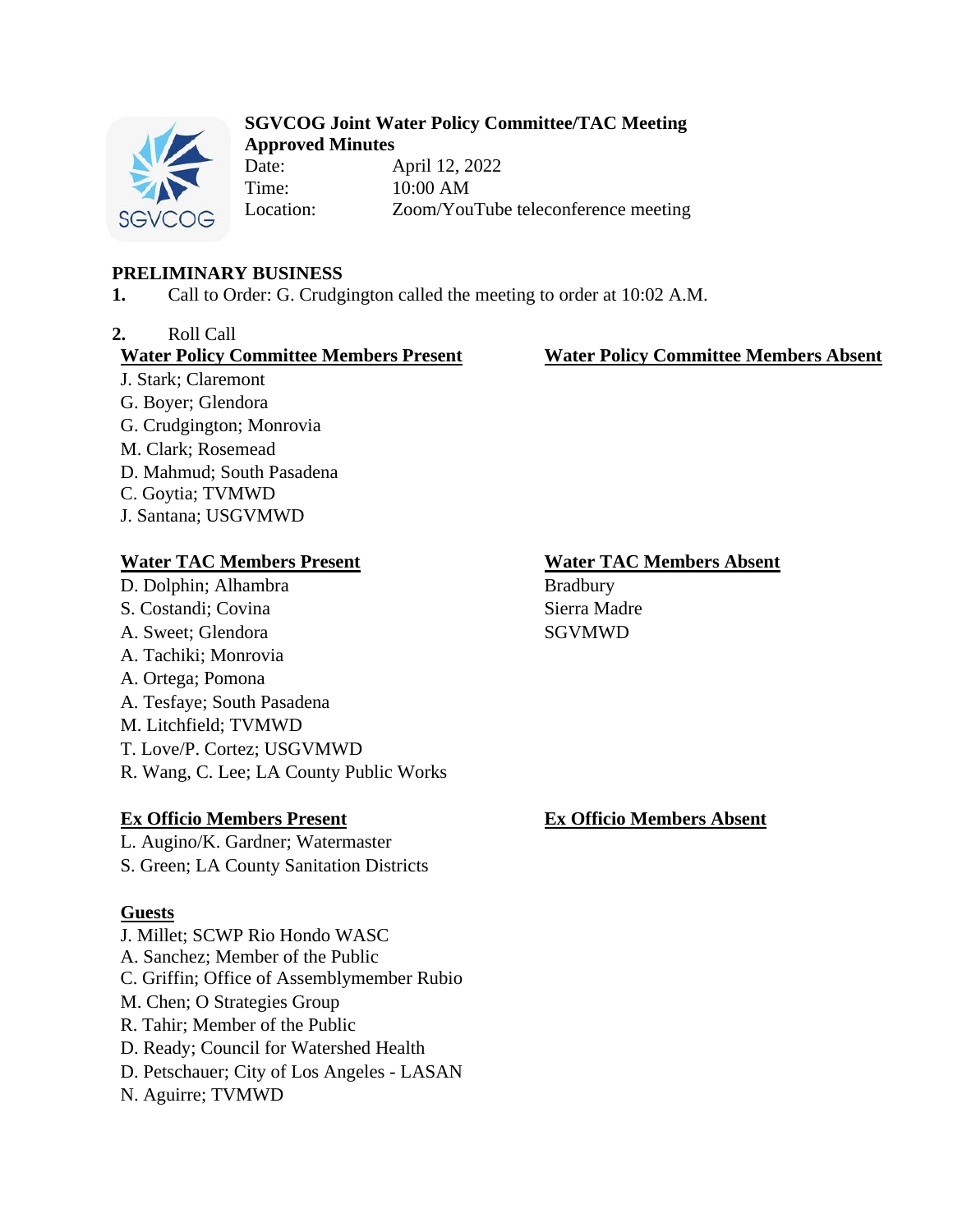### **SGVCOG Staff**

- K. Ward
- B. Logasa
- T. Egan
- **3.** Public Comment
	- J. Millett, Rio Hondo WASC Watershed Coordinator provided written public comment regarding outreach efforts of the Safe Clean Water Program. [Click here](https://drive.google.com/file/d/1bC-zlR9auJHQiqOaL864dK--8N8KUtAH/view?usp=sharing) to review her full comment.
- **4.** Changes to Agenda Order. No changes to agenda order.

### **CONSENT CALENDAR**

- **5.** Water Policy Committee/TAC Meeting Minutes 3/8/2022
- **6.** Adoption of Resolution 22-05-WC Enabling the Water Policy Committee and Water Technical Advisory Committee (TAC) to Continue Holding Meetings via Teleconferencing

#### **There was a motion to approve the Consent Calendar items. (M/S: J. Stark/D. Mahmud)**

#### **[MOTION PASSED]**

| <b>AYES:</b>   | Committee - Claremont; Glendora; Monrovia; Rosemead; South Pasadena, |
|----------------|----------------------------------------------------------------------|
|                | <b>TVMWD</b>                                                         |
|                | TAC - Alhambra; Bradbury; Covina; Glendora; Monrovia; Pomona; Sierra |
|                | Madre; LA County Public Works; TVMWD; USGVMWD                        |
| <b>NOES:</b>   |                                                                      |
|                | <b>ABSTAIN:</b>   TAC – SGVMWD                                       |
| <b>NO VOTE</b> | Committee – Rosemead                                                 |
| <b>GIVEN:</b>  | TAC – Monrovia                                                       |
| <b>ABSENT:</b> | TAC – Bradbury; Sierra Madre; SGVMWD                                 |

#### **PRESENTATION**

- **7.** Three Valleys Municipal Water District Overview
	- Matthew Litchfield, TVMWD General Manager, provided a presentation on this item. TVMWD serves eastern cities in the San Gabriel Valley, including Pomona, Glendora, San Dimas, Diamond Bar, Industry, Claremont, La Verne, and Walnut. TVMWD has a service area of 133 square miles with a population of 525,000.

#### **DISCUSSION ITEMS**

**8.** Proposed 2022 Clean Water Act Financial Capability Assessment (FCA) Guidance Brianne Logasa, SGVCOG Management Analyst, provided information on this item. On February 22, 2022, the Environmental Protection Agency released Proposed 2022 Clean Water Act Financial Capability Assessment Guidance. The comment period for these proposed FCA updates is 60 days from its release date, with comments due on April 25, 2022. While the FCA guidelines do not apply to California, the SGVCOG has long